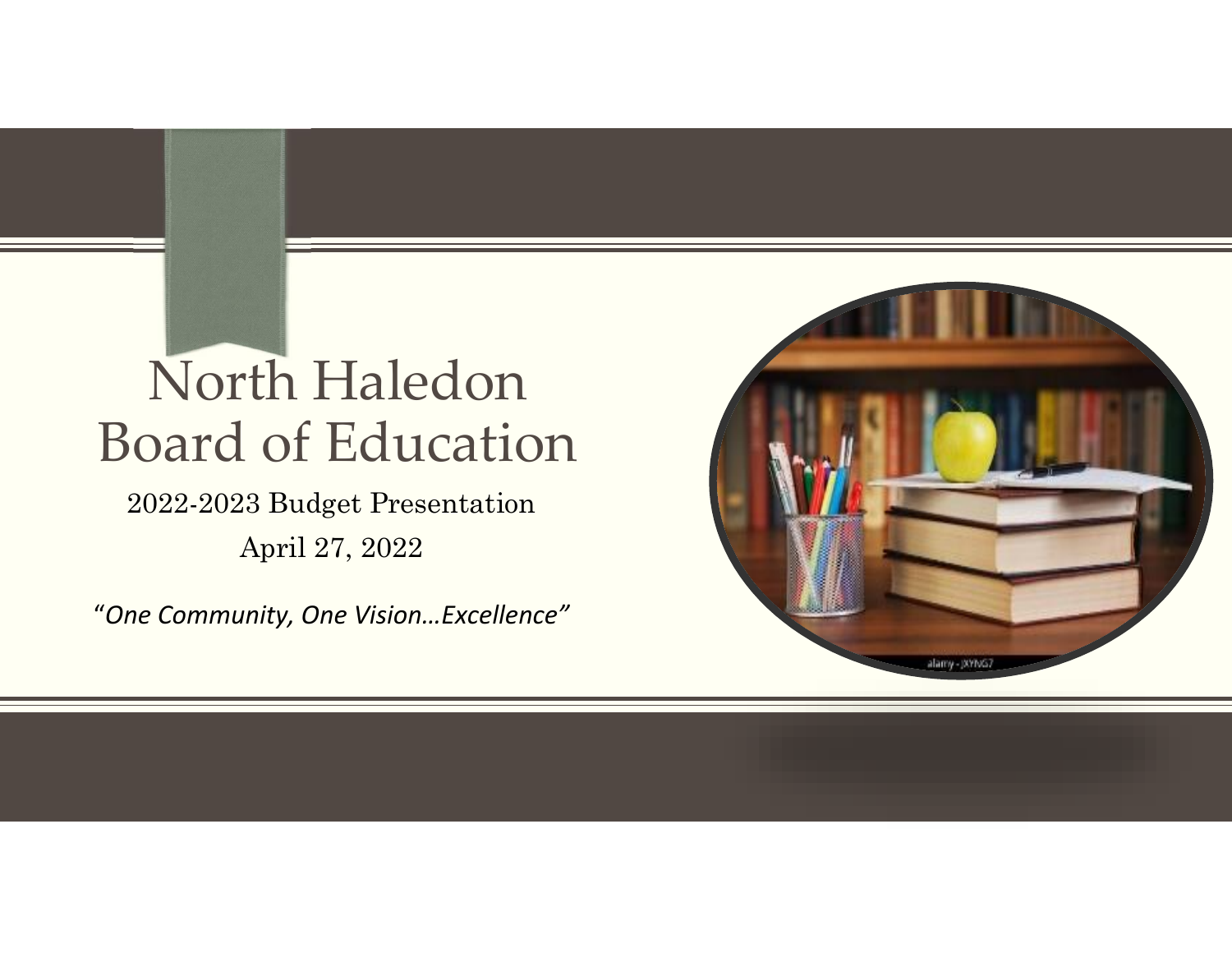Board of Education Members

Lucy DeNova – President Dina O'Donnell – Vice President Amy Guido LauraLee Harding Steven Karecki Nicholas Nagy Caitlyn Perfetti Jeremy Serfozo Cherie VanZile

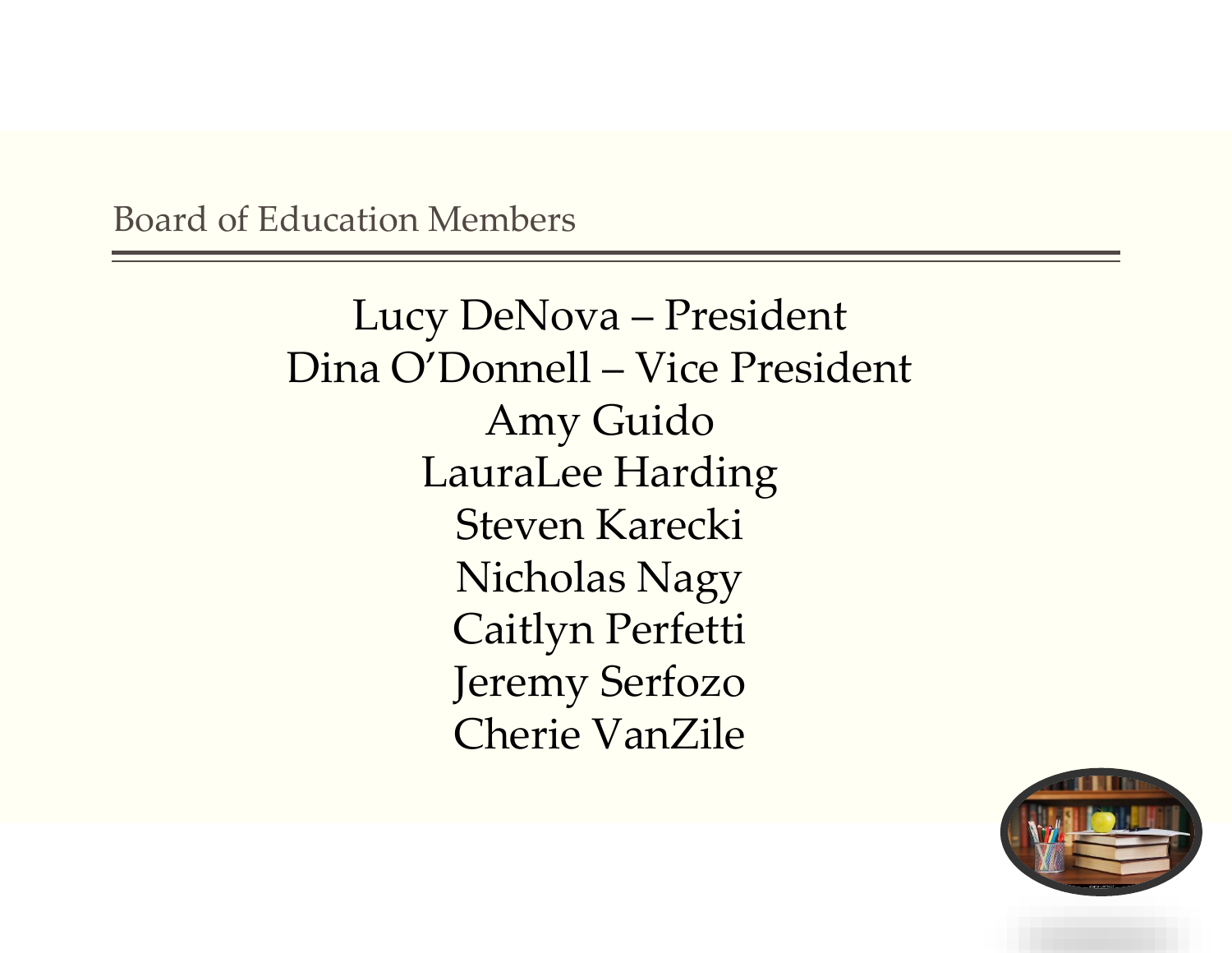### Agenda

Nicholas Coffaro, Superintendent Budget Guidelines/District Goals Accomplishments: Academic and Facility/Security/Technology 21/22 Facility/Personnel/Technology Initiatives for 22/23 Jarlyn Veras, Curriculum/Special Services Director Curriculum Initiatives for 22/23 Professional Development Initiatives for 22/23 Debra Andreniuk, Business Administrator Revenue Expenditures Shared Services Tax Impact of 22/23 Budget

#### QUESTIONS/DISCUSSION

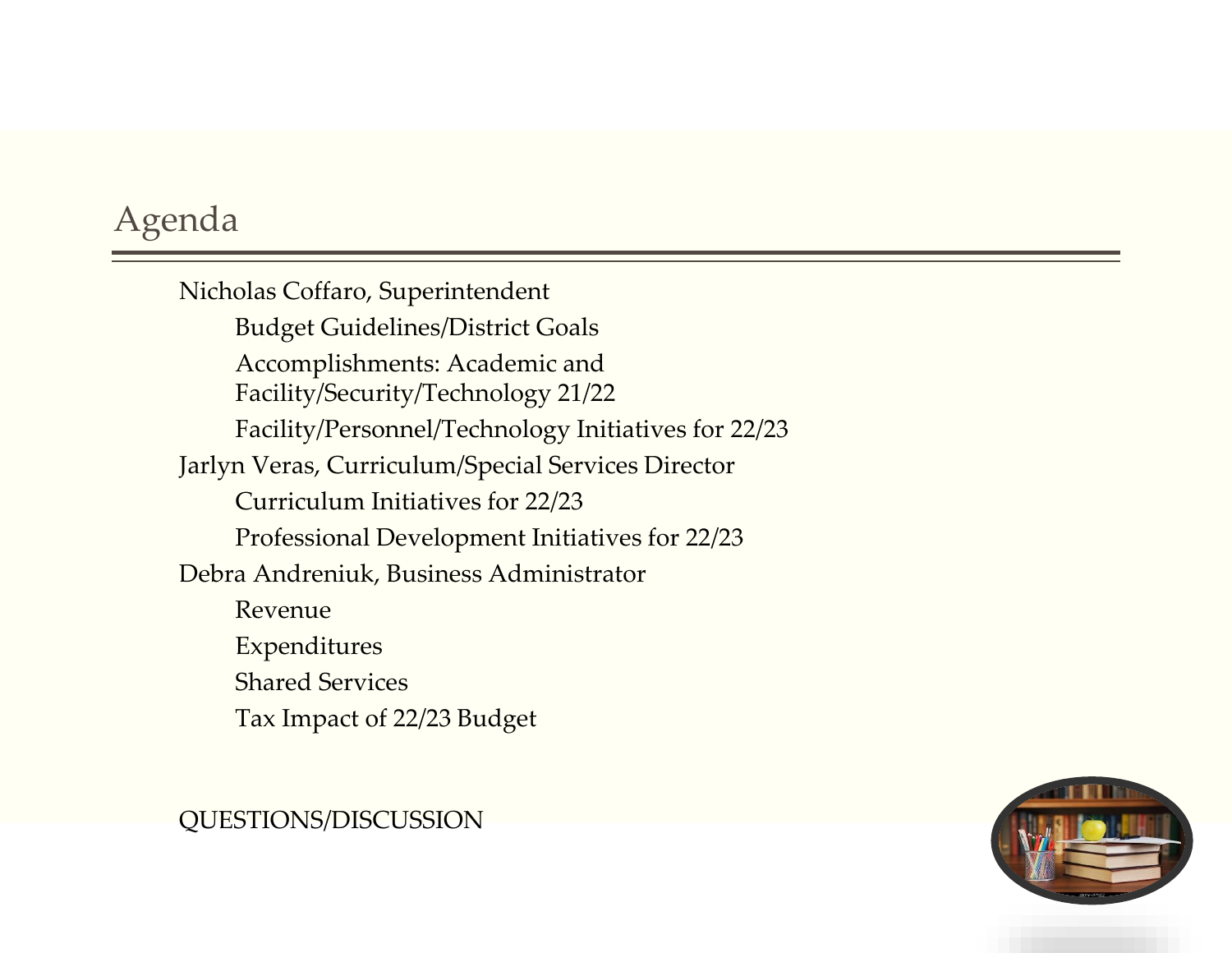### Budget Guidelines/District Goals

North Haledon continues to strive to create a fiscally responsible budget while attaining our objectives and goals:

- To establish routines and measures for social/emotional well-being, mental health and academic performance of students upon returned to full-time in person instruction
- Provide opportunities for staff to increase project based learning and data driven instruction. Assessments will be organized and supported thoughtfully throughout the school year with an increase to authentic PLC time and Monday meetings for horizontal and vertical articulation
- Increase ELA and Mathematics proficiency in students K-8 by supporting instructional practices, increasing professional development through direct classroom coaching that supports best practices in the mastery of foundational skills, improving our writing process and purchasing ELA programming aimed to heavily support reading and writing skills, closing academic gaps.

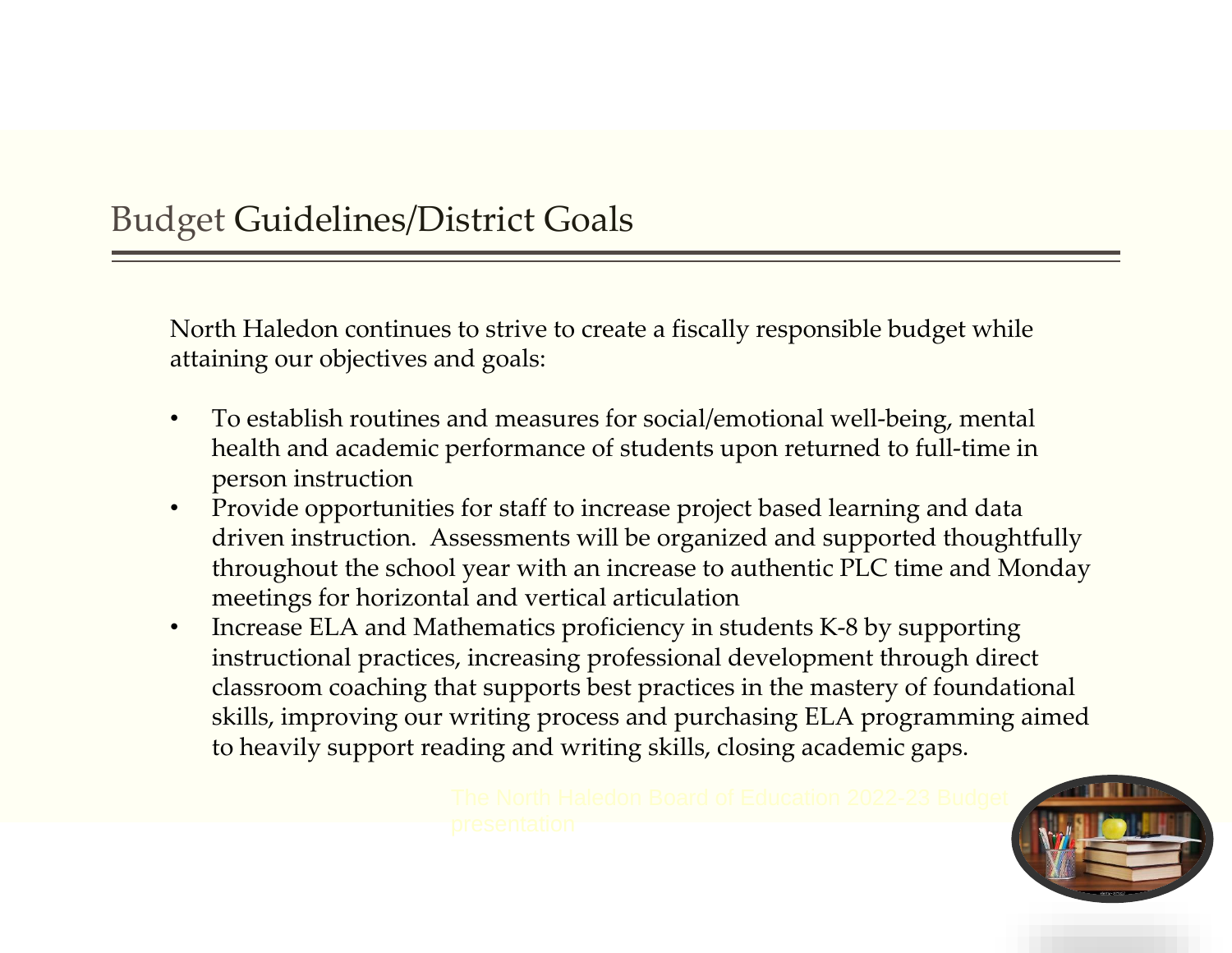### Accomplishments 2021-2022: Academic

- Extension of of i-Ready Math diagnostic in Grades K-4 and and continuation of iReady in Grades 5-8
- Continuation of Fundations Multisensory Phonic Instruction (K-3) and IXL Math for Basic Skills Instruction
- Increased Focus on BSI- per data and assessment review
- Expansion of STEAM initiative
- Math Coaching provided at both schools
- Purchase of Reading and Writing Units of Study
- Increase in District-Wide PD opportunities (i.e. differentiation, Reading and Writing, SEL etc)
- Purchase of preschool curriculum and assessment tool
- Financial Literacy and Academic Study Skills Course- HMS
- Focus on District Goal of Wellness and re-entry to school
	- Provided support to learners to close gaps
	- Adjustment of pacing and instruction to meet learner needs
	- Counseling and wellness initiatives

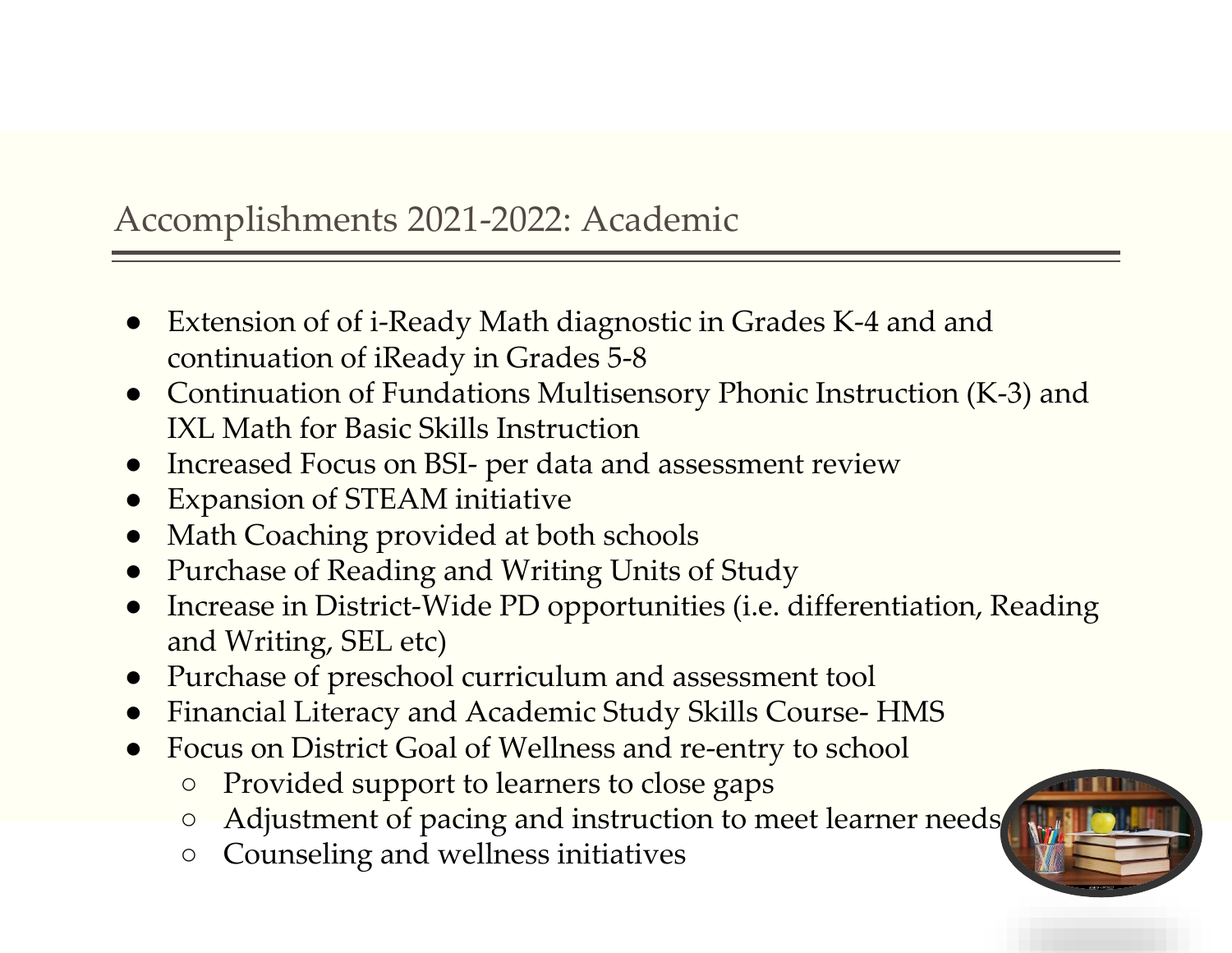### Accomplishments 2021-2022: Facility/Security/Technology

- Replace MS main office suite carpet and painting of all offices
- Replace Nurse's Room Floor at HMS
- Replace Hot Water Heater at MS
- Install Bank Windows in both building vestibules
- Clean Air Ducts at MS
- Replace 200 end of life chromebooks
- Replace two smart boards in each building
- Replace all water fountains in Memorial School with motion sensor fountains and bottle fillers
- Replace interior doors: two at MS and two at HMS
- Replace HMS staff room floor
- Repair of sidewalks at both buildings
- Install walk off carpet tiles in front & rear entrances in both buildings as well as new walk off mats
- New district website ready for July 1

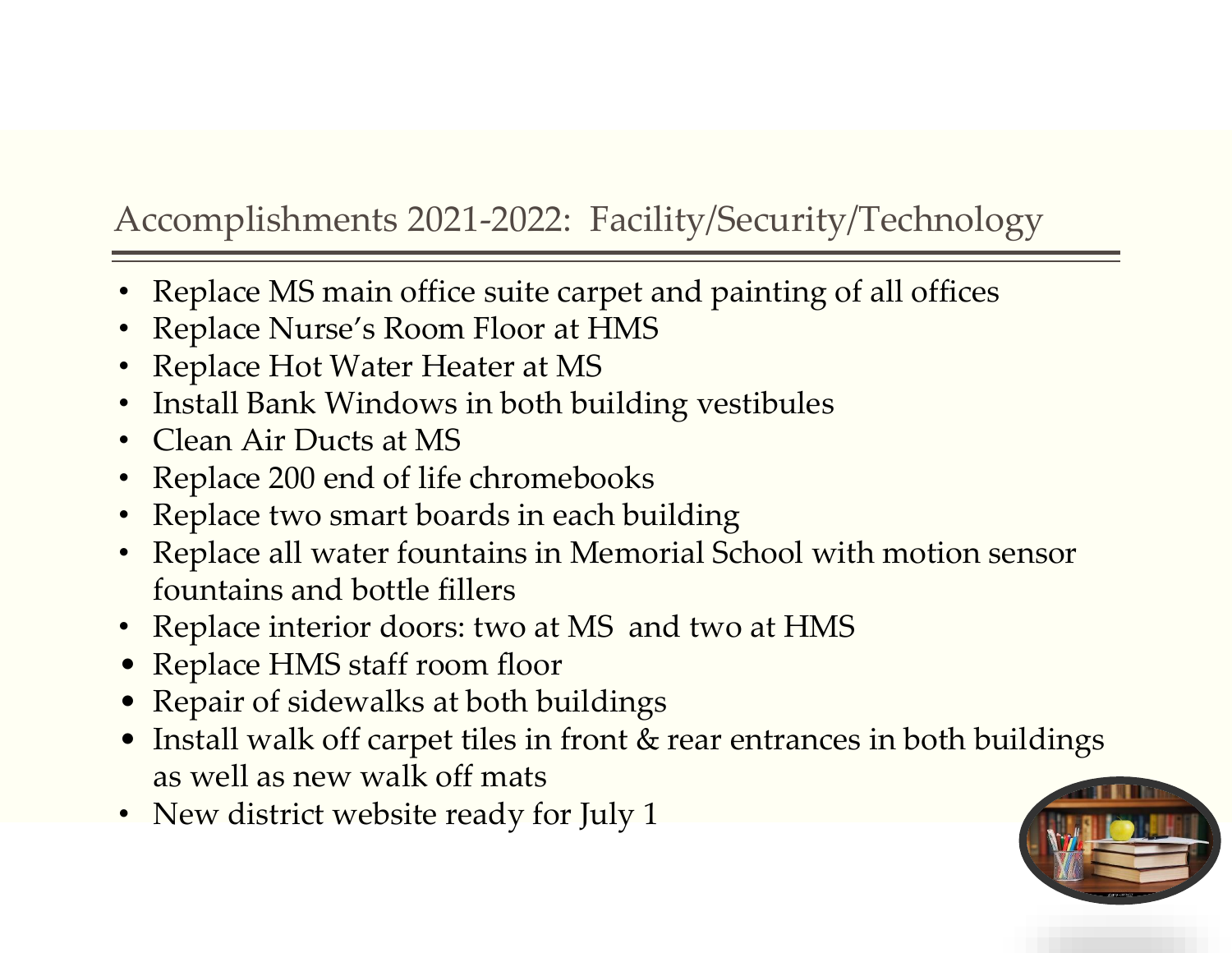### Initiatives 2022-2023: Facility/Personnel/Technology

- Clean air ducts at HMS
- Replace two smart boards in each building
- Replace the interior doors in APR at HMS
- Replace end of life access points
- Painting all hallways in both buildings
- Tree trimming on both properties
- 3 year license renewal for switches, access points and fire wall
- 3 year license renewal for Envision Math
- Addition of FTE ELL Teacher
- Increase FT IT tech from 1.5 FTE to 2 FTE

\*\*\*ESSER II funds and Direct Install incentive for boiler replacement at HMS\*\*\*

\*\*\*NJ Clean Energy Grant-75% of cost to replace all toilets, urinals And faucets to hands free in both schools\*\*\*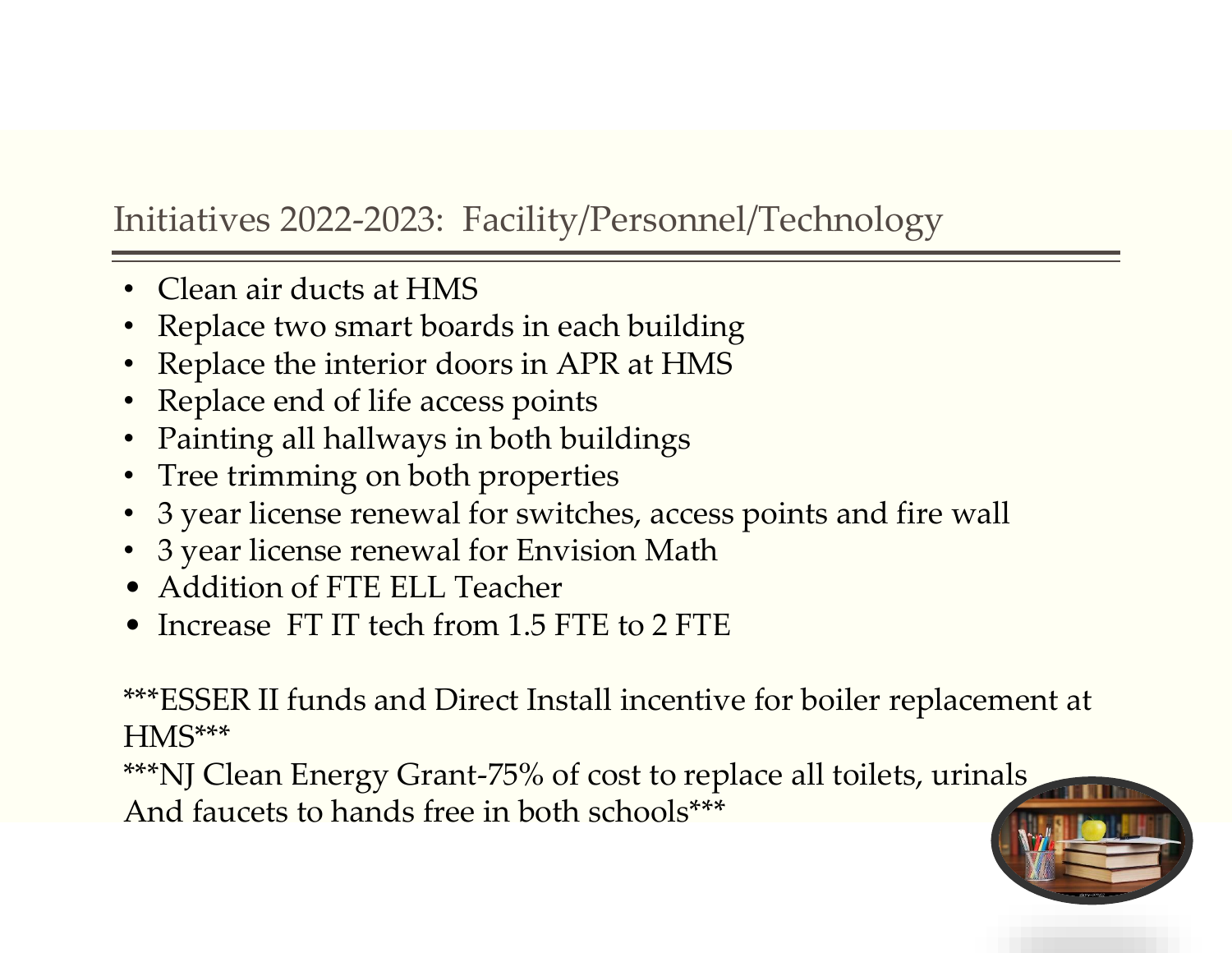### Initiatives for 2022-2023: Curriculum & Instruction

- Integration of Teachers College Reading and Writing Units of Study to enhance reading and writing instruction
- Partnership with Staff Developers to assist with the transition to our more enhanced workshop model
- Continuation of Math Coaching to strengthen math instruction and proficiency across grade levels
- Integration of completely updated math resources
- **Expansion of I-Ready instructional tools to elementary grades**
- Use of Creative Curriculum and Teaching Strategies GOLD to support learning and development of our preschoolers
- Continued emphasis on differentiated instruction to meet the individual needs of learners
- Increased Focus on strategies to support English Language Learners

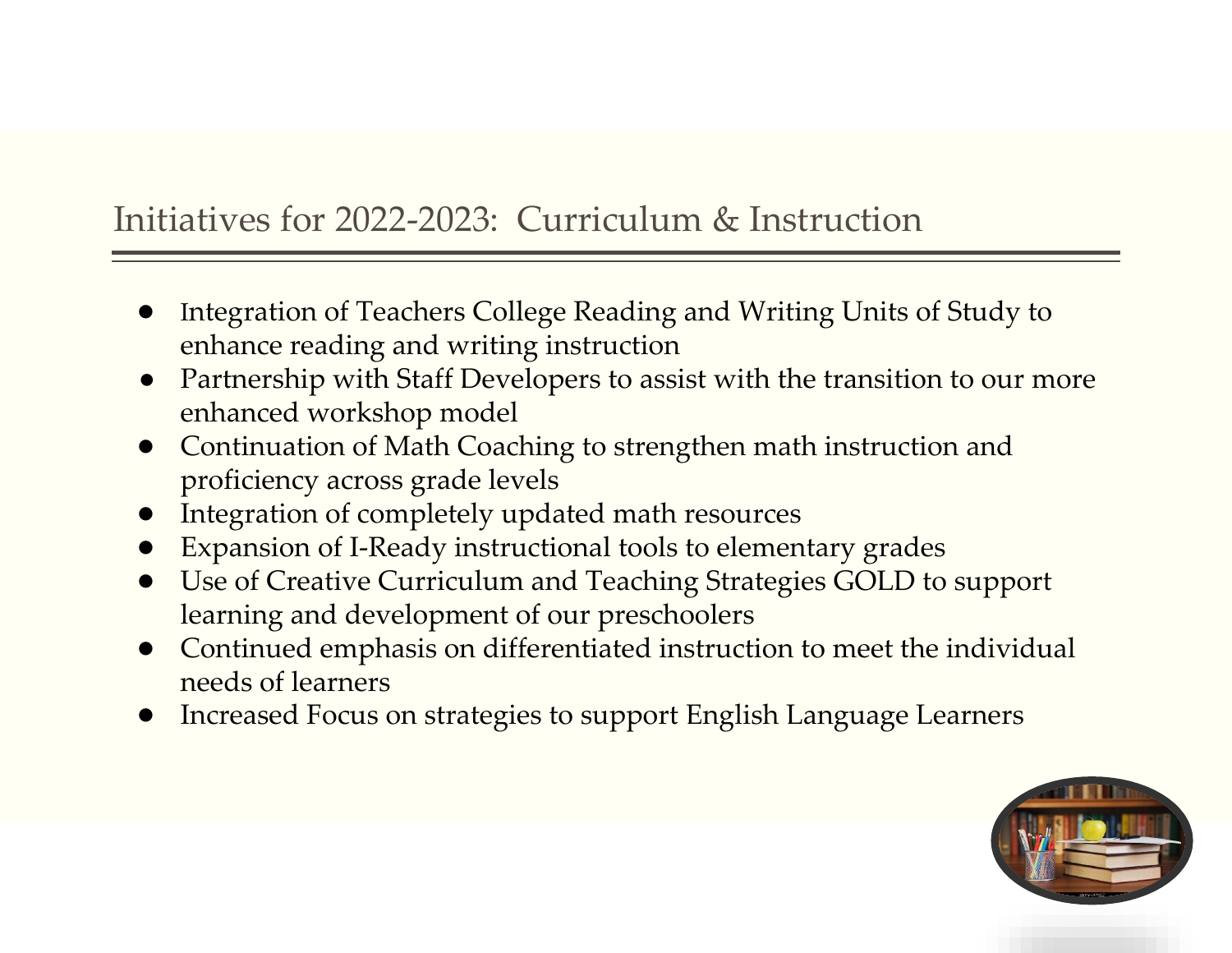### Initiatives 2022-2023: Professional Development

- State Mandates (HIB, safety, Reading Disabilities, etc)
- Math PD with focus on strengthening mathematical reasoning through math talks, collaborative work and hands on learning.
- Math Coaching across grade levels
- Differentiation to meet needs of diverse students ( this is a need, based on lesson plans, observational data, remote learning etc.)
- Literacy Instruction- Strengthening the Reader's/Writers Workshop Model
- RTI/I&RS- Based on this year's data, PD will be provided to address trends identified by I&RS. PD will also be provided to staff to streamline best practices and emphasize the need for use of data, goal setting, progress monitoring.
- Assessment/Instructional Cycle- Data collection and analysis for instructional planning and instructional delivery that meets the needs of All students.
- PLCs- PD to enhance teacher understanding of PLCs, how they are run, what the purpose is and how to measure efficacy.
- English Language Learners- PD on sheltered instruction and strategies to support ELLs
- Creative Curriculum & Preschool Assessment Tool PD

\*PD is continually based on District Goals & District Vision

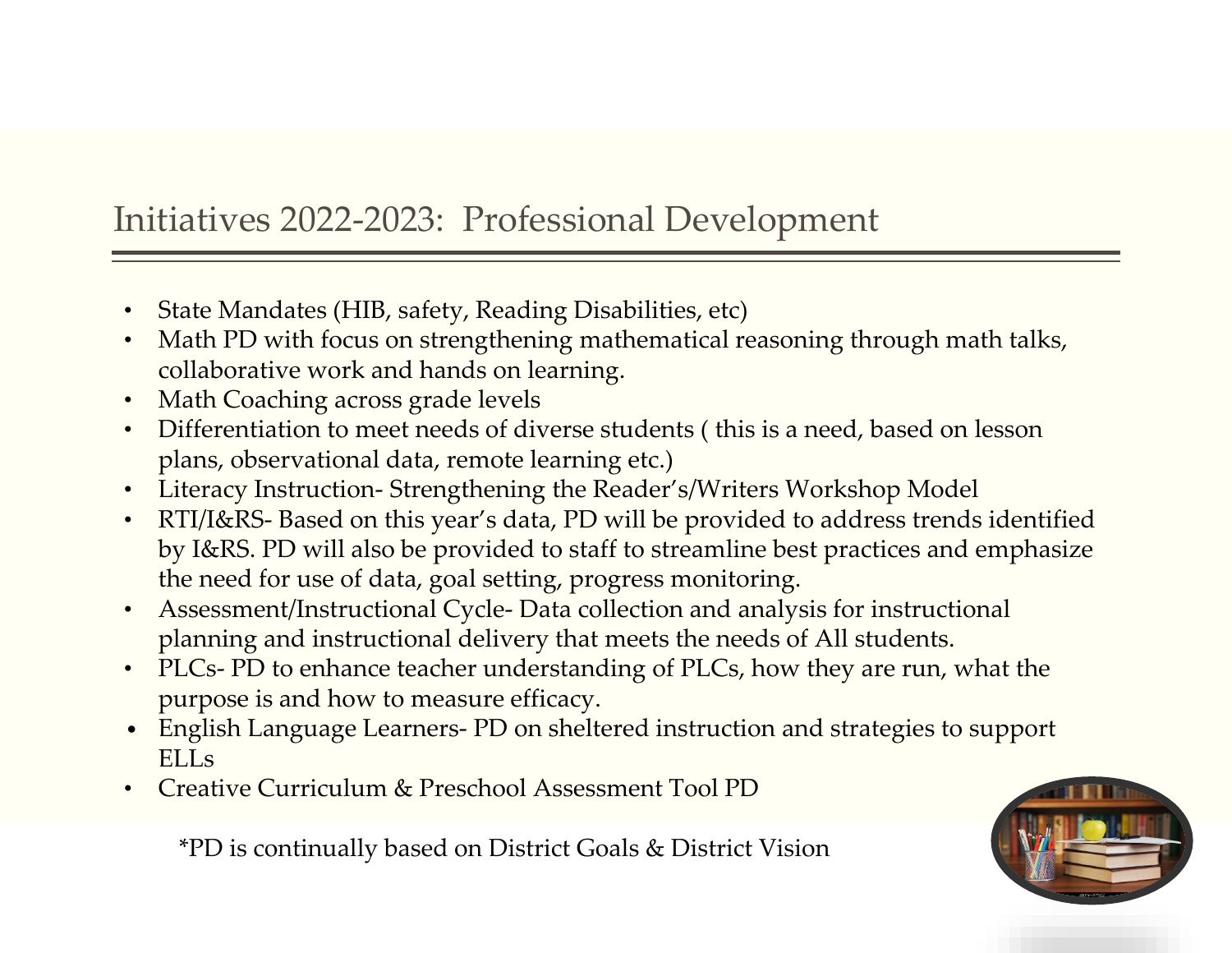#### Proposed Revenue (page 2-3 user friendly budget)

|                                                 | $2021 - 22$ | $2022 - 23$  | <b>Difference</b> | Difference % |
|-------------------------------------------------|-------------|--------------|-------------------|--------------|
| <b>Local Tax Levy</b>                           | 10,000,828  | 10,200,845   | 200,017           | 2.00%        |
| <b>Rents and Royalties</b>                      | 6,000       | 6,000        | $\boldsymbol{0}$  | $0.00\%$     |
| <b>Miscellaneous Revenues</b>                   | 3,700       | 3,700        | $\mathbf{0}$      | $0.00\%$     |
| Subtotal-Revenue from Local Sources             | 10,010,528  | 10,210,545   | 200,017           | 2.00%        |
| <b>Revenues from State Sources</b>              | 630,713     | 704,035      | 73,322            | 11.63%       |
| <b>Budgeted Fund Balance - Operating Budget</b> | 292,177     | 114,747      | $-177,430$        | $-60.73%$    |
| Adjustment for Prior Year Encumbrances          | 54,126      | $\mathbf{0}$ | $-54,126$         | $-100.00\%$  |
| <b>Total Operating Budget</b>                   | 10,987,544  | 11,029,327   | 41,783            | 0.38%        |
| <b>Total Federal Grants</b>                     | 699,975     | 243,953      | $-456,022$        | $-65.15%$    |
| <b>Local Tax Levy-Debt Service</b>              | 1,444,439   | 1,449,440    | 5,001             | 0.35%        |
| <b>Budgeted Fund Balance for Debt Service</b>   | 50,161      | 50,160       | $-1$              | $0.00\%$     |
| <b>Total Debt Service</b>                       | 1,494,600   | 1,499,600    | 5,000             | 0.35%        |
| <b>Total General Fund Revenue</b>               | 13,182,119  | 12,772,880   | $-409,239$        | $-3.10%$     |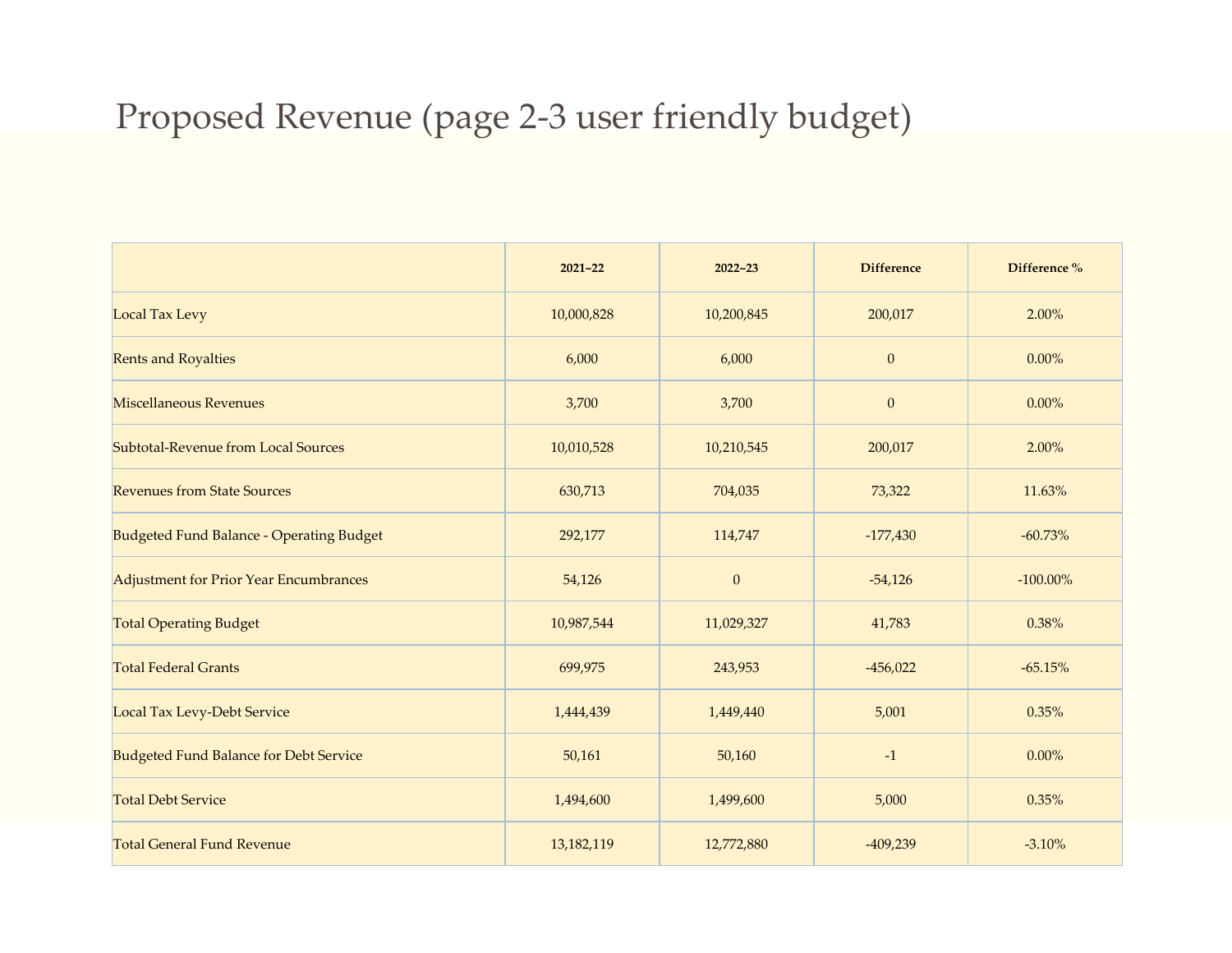### Operating Budget-Sources of Revenue

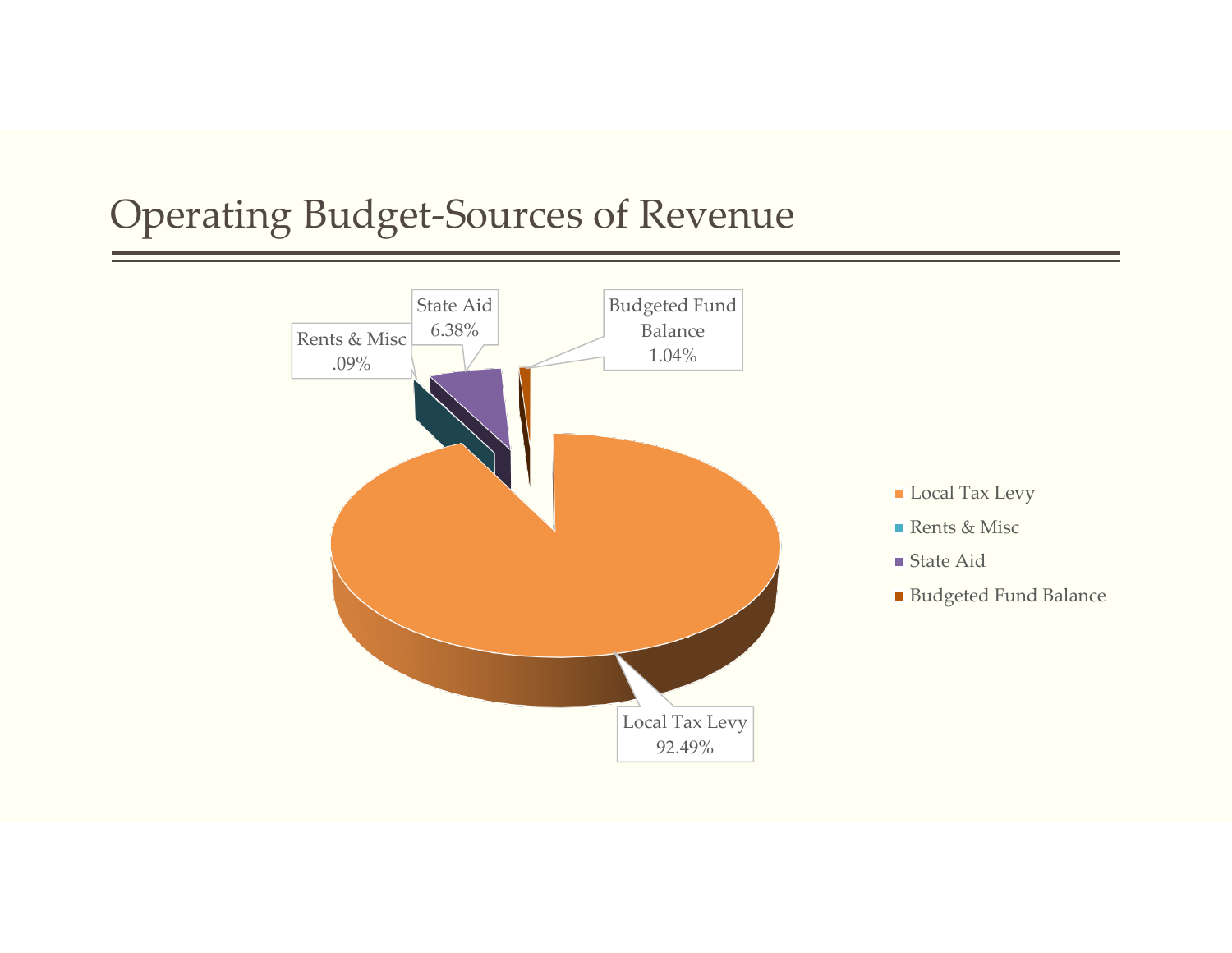#### Proposed General Fund Expenses (page 4 & 5 user friendly budget)

|                                       | $20Z - 22$ | 2022-23    | Difference | Difference% |
|---------------------------------------|------------|------------|------------|-------------|
| <b>INSTRUCTION:</b>                   |            |            |            |             |
| REGULAR PROGRAMS-INSTRUCTION          | 3,478,853  | 3,465,618  | $-13,235$  | $-0.38%$    |
| SPECIAL EDUCATION - INSTRUCTION       | 1,148,350  | 1,276,311  | 127,961    | 11.14%      |
| BASIC SKILL SYREMEDIAL - INSTRUCTION  | 115,303    | 104.990    | $-10.313$  | $-8.94%$    |
| BILINGUAL EDUCATION - INSTRUCTION     | 13,819     | 68,100     | 54,281     | 392.80%     |
| SCHOOL-SPONSORED EXTRA CURRICULAR     | 28,950     | 24,750     | $-4,200$   | $-14.51%$   |
| <b>SUPPORT SERVICES:</b>              |            |            |            |             |
| TUITIONS (Out of District Sp Ed)      | 188,886    | 45,289     | $-143.597$ | $-76.02%$   |
| <b>ATTENDANCE</b>                     | 4,330      | 4,441      | 111        | 2.56%       |
| <b>HEALTH SERVICES</b>                | 161,857    | 163,548    | 1,691      | 1.04%       |
| SPEECH, OT, PT AND RELATED SVCS       | 472,161    | 508,818    | 36,657     | 7.76%       |
| EXTRAORDINARY SERVICES                | 103,865    | 99.687     | $-4.178$   | $-4.02%$    |
| <b>GUIDANCE</b>                       | 135,990    | 141,376    | 5,386      | 3.96%       |
| <b>CHILD STUDY TEAMS</b>              | 353,021    | 359,949    | 6,928      | 1.96%       |
| IMPROVEMENT OF INSTRUCTION/CURRICULUM | 76,441     | 74.341     | $-2,100$   | $-2.75%$    |
| MEDIA SERV /LIBRARY                   | 67,660     | 70.079     | 2.419      | 3.58%       |
| INSTR. STAFF TRAINING SERV.           | 1,000      | 1,000      | $\circ$    | 0.00%       |
| <b>GENERAL ADMIN.</b>                 | 333,940    | 327,491    | $-6,449$   | $-1.93%$    |
| SCHOOL ADMIN.                         | 351,600    | 349,931    | $-1.669$   | $-0.47%$    |
| CENTRAL SERVICES(BUSINESS OFFICE)     | 289,566    | 300.061    | 10,495     | 3.62%       |
| <b>INFO TECHN OLOGY</b>               | 134,500    | 151,000    | 16,500     | 12.27%      |
| REQUIRED MAINT FOR SCH FAC.           | 1,333,072  | 1,272,132  | $-60.940$  | $-4.57%$    |
| STUDENT TRANSPORTATION SERV.          | 272,421    | 242.050    | $-30,371$  | $-11.15%$   |
| <b>EMPLOYEE BENEFITS</b>              | 1,716,353  | 1,818,195  | 101,842    | 5.93%       |
| INT ON MAINT RESERVE                  | 500        | 200        | $-300$     | $-60.00%$   |
| <b>TOTAL GENERAL CURRENT EXPENSE</b>  | 10,782,438 | 10,869,357 | 86.919     | 0.81%       |
|                                       |            |            |            |             |
| <b>TOTAL CAPITAL OUTLAY</b>           | 205,106    | 112,284    | $-92.822$  | $-45.26%$   |
|                                       |            |            |            |             |
| Transfer of Fundsto Charter Schools   | $\circ$    | 47,686     | 47,686     | 100.00%     |
|                                       |            |            |            |             |
| <b>GENERAL FUND GRAND TOTAL</b>       | 10,987,544 | 11,029,327 | 41,783     | 0.38%       |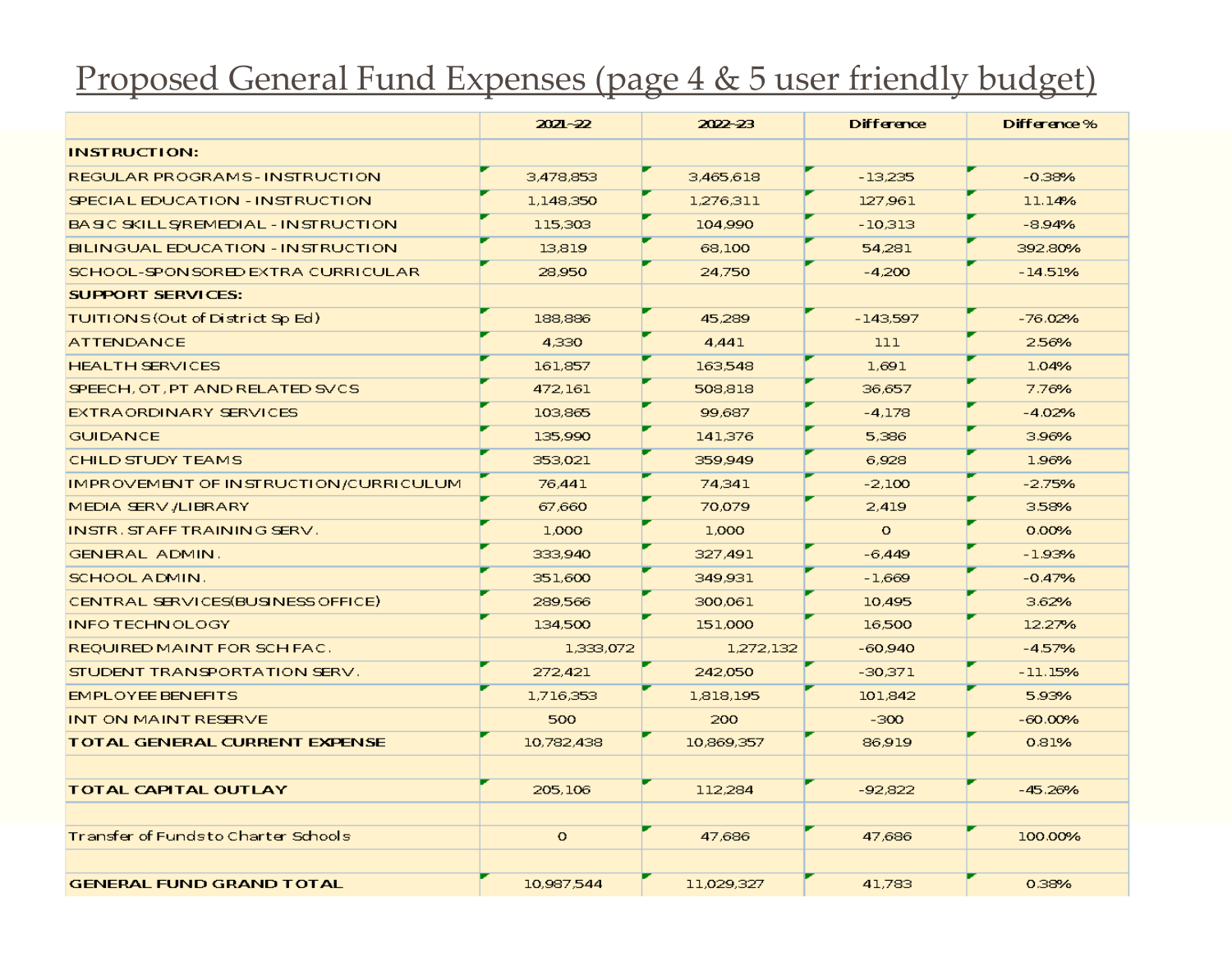### Proposed General Fund Expenditures



\*\*Administration includes legal and professional fees, liability insurance, technology, BOE training and salaries.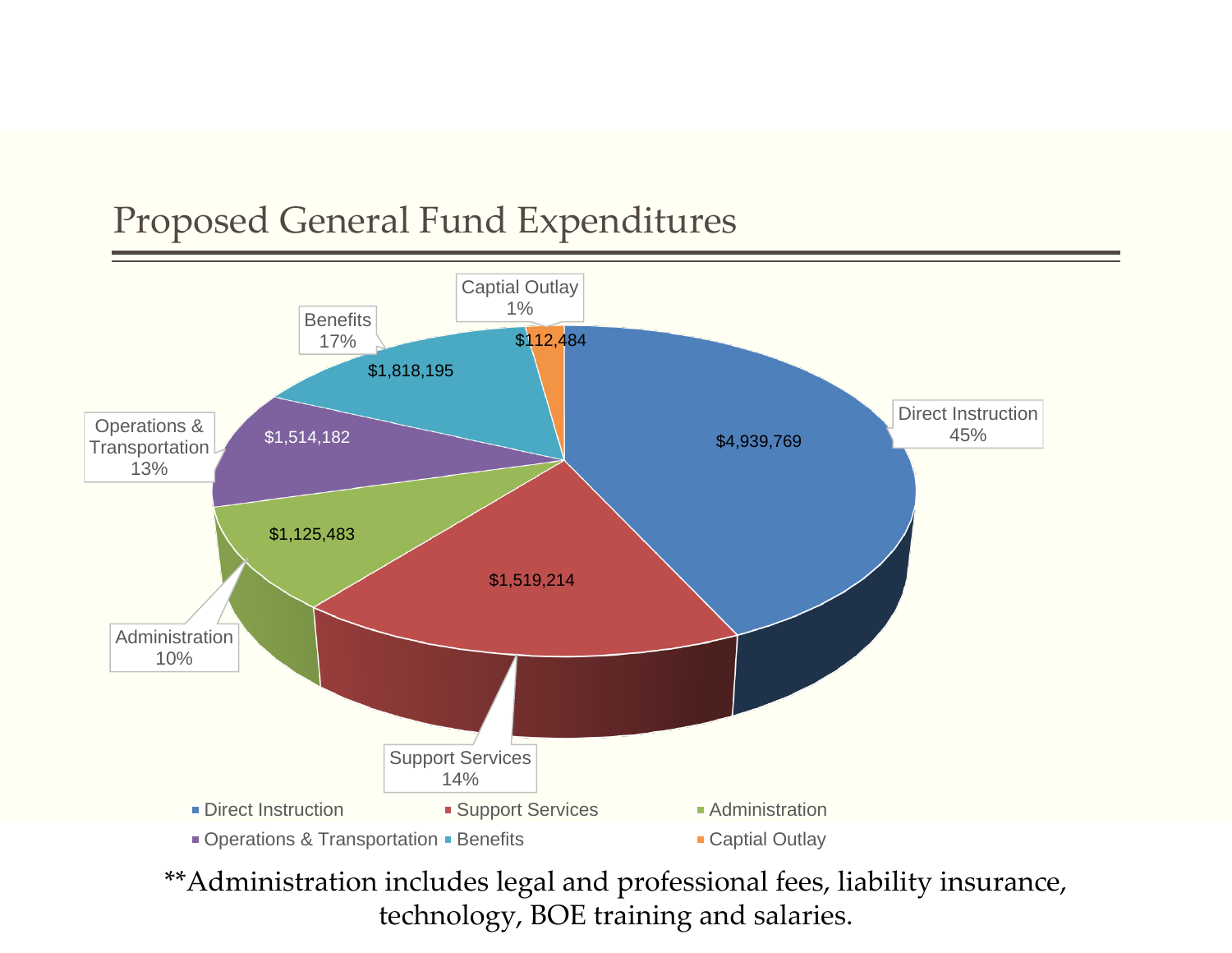#### Shared Services

- Custodial Services with Glen Rock
- Borough of North Haledon provides assistance with snow plowing & salting parking lots, HMS grass cutting, waste management and recycling
- Insurance Coverages through NJSIG
- Federal E-Rate program for internet services
- Technology Services purchased through NRESC
- NJ ACES Purchase of Natural Gas and Electric
- Cooperative purchasing (MRESC, Ed Data & HCESC)
- Transportation cooperative with Manchester Regional HS for AIL and Non-public routes and OOD Transportation through NRESC
- Substitute Services through NRESC

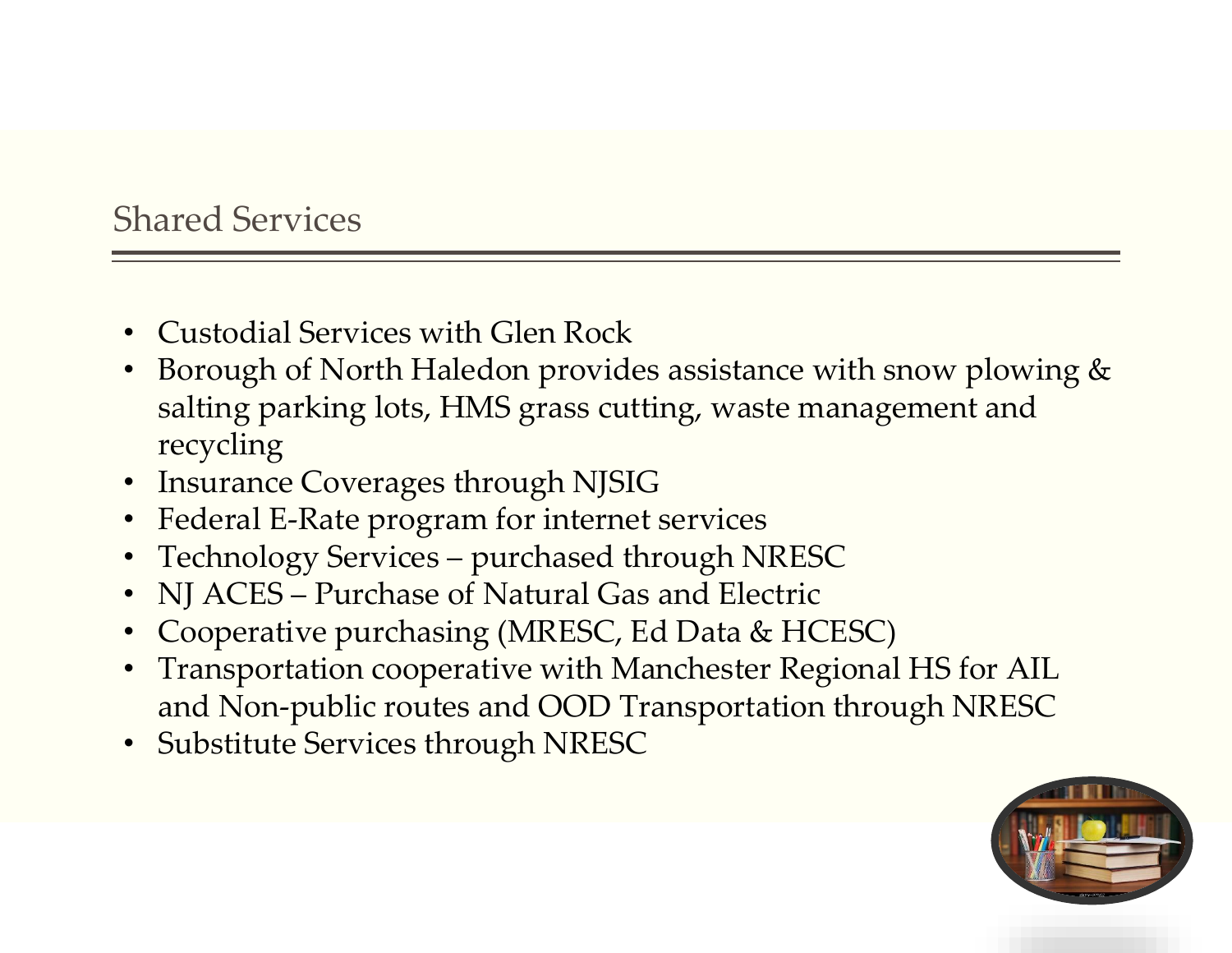### Tax Impact of the 2022-23 Budget



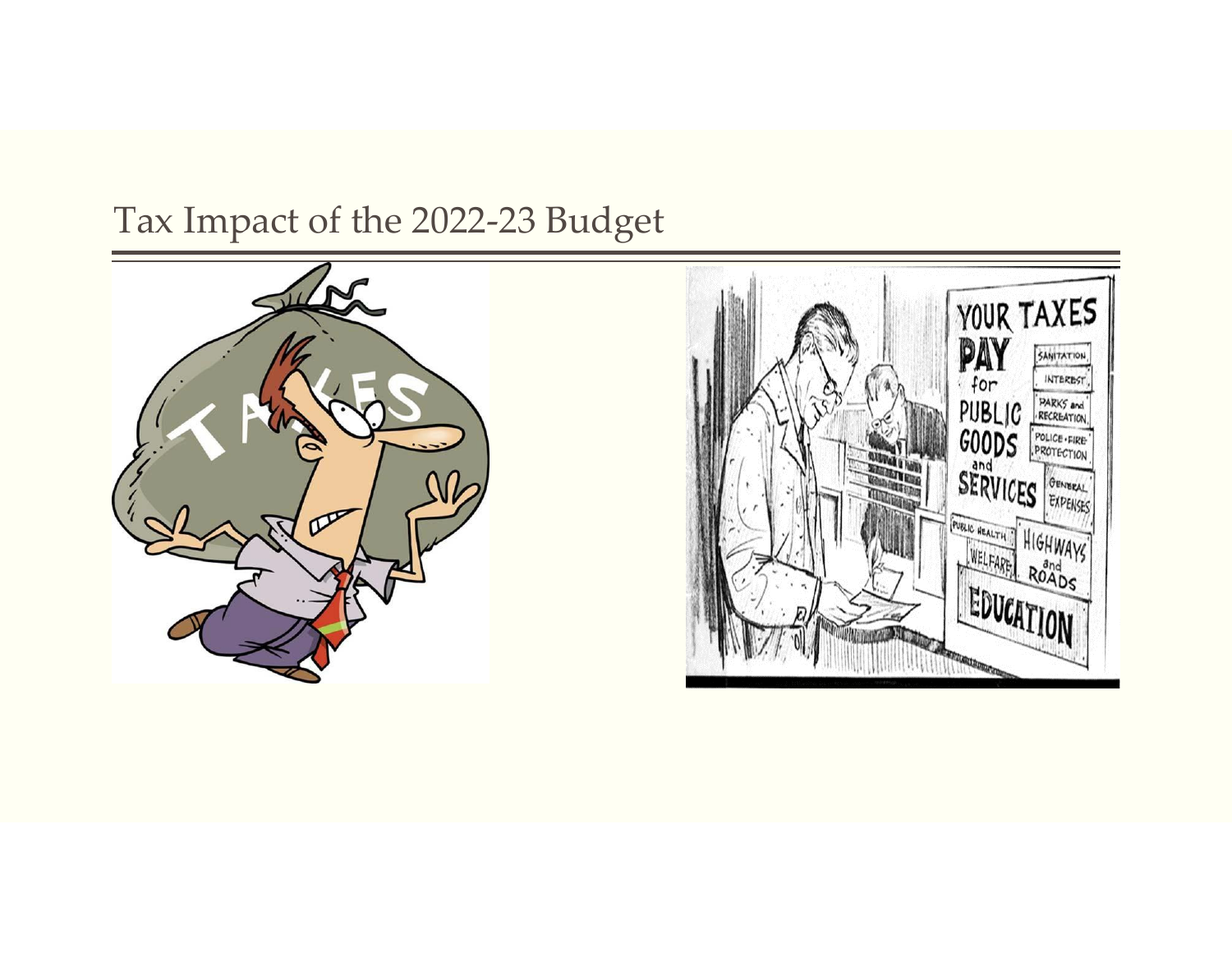### School Tax Rate

|                              | <b>Tax Rate Calculation</b> |
|------------------------------|-----------------------------|
| <b>Net Taxable Valuation</b> | \$1,190,495,272             |
| <b>General Fund Levy</b>     | \$10,200,845                |
| <b>Debt Service Levy</b>     | \$1,449,440                 |
| <b>Total Levy</b>            | \$11,650,285                |
| <b>General Fund Tax Rate</b> | 0.857                       |
| <b>Debt Service Tax Rate</b> | 0.122                       |
| <b>Total School Tax Rate</b> | 0.979                       |

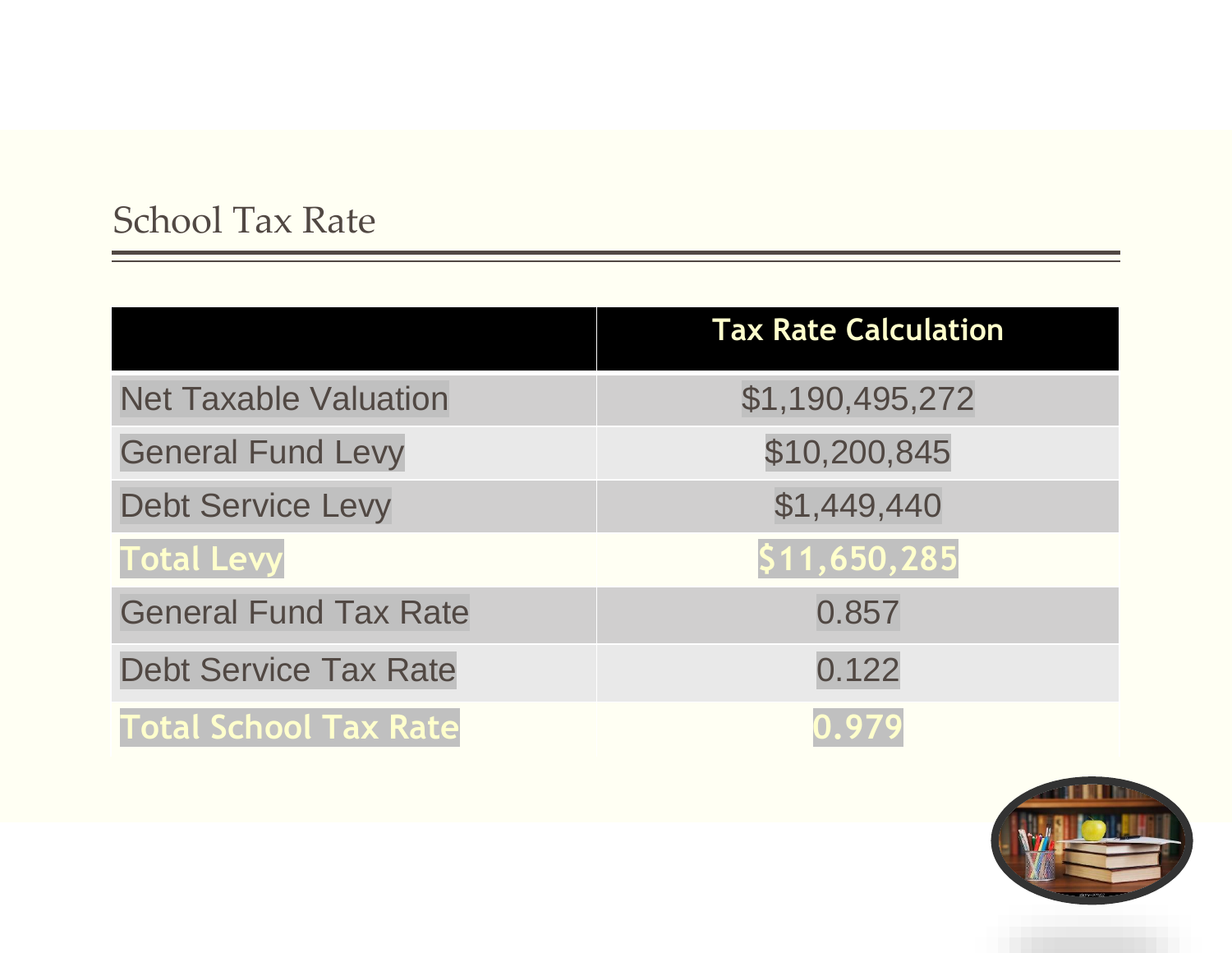## Average School Tax Bill

|                                                | 2022-2023 School Year |
|------------------------------------------------|-----------------------|
| Avg. Residential<br><b>Assessment</b>          | \$381,028             |
| <b>Average General Fund</b><br><b>Tax Bill</b> | \$3,281.32            |
| <b>Average Debt Service</b><br><b>Tax Bill</b> | \$447.45              |
| <b>Average Total Tax Bill</b>                  | \$3,728.77            |

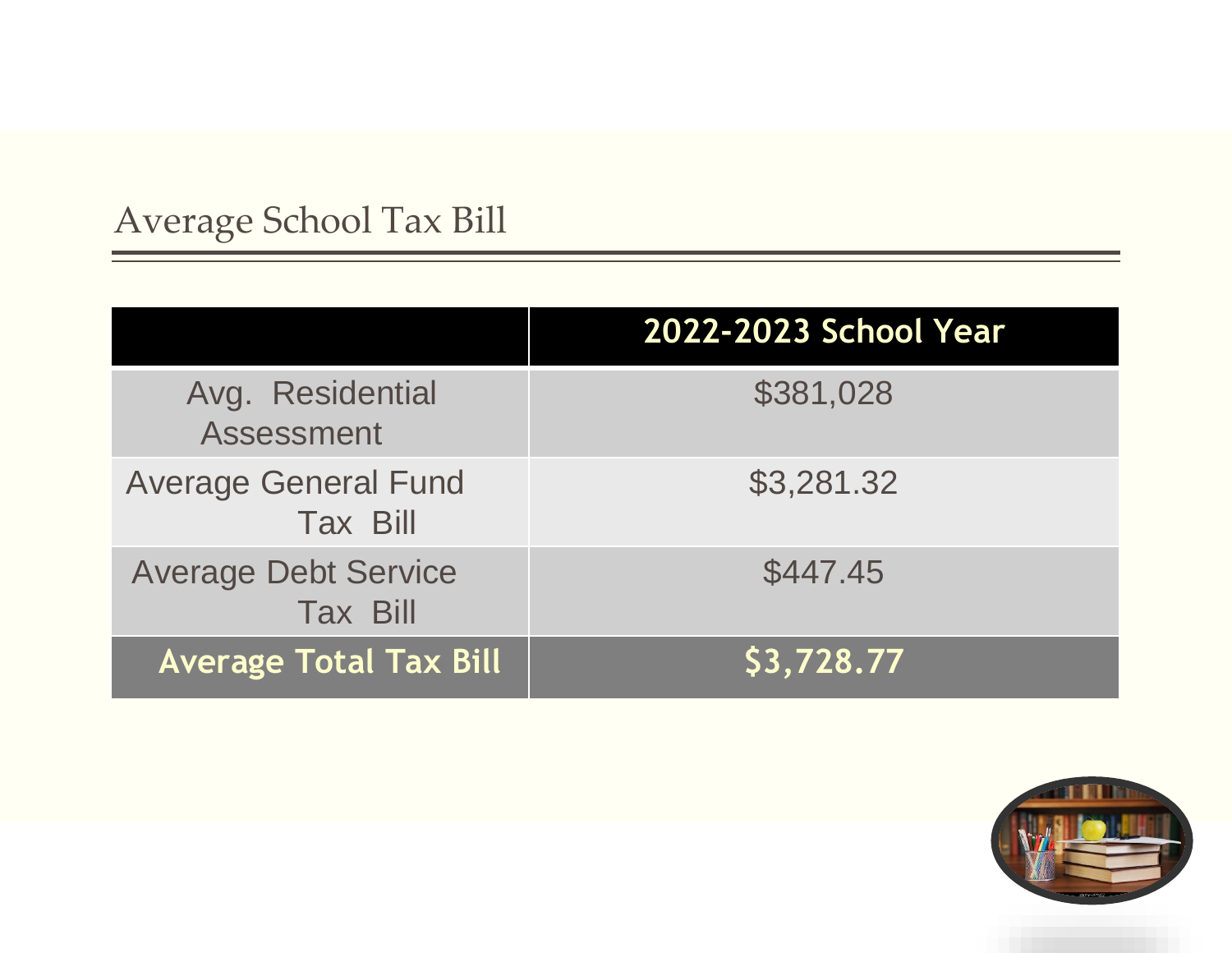#### Year Over Year Increase

|                                             | 2019         | 2020       | 2021       | 2022         | <b>Variance</b><br>$(s)$ |  |
|---------------------------------------------|--------------|------------|------------|--------------|--------------------------|--|
|                                             |              |            |            |              |                          |  |
|                                             |              |            |            |              |                          |  |
| <b>AVERAGE HOUSE</b><br><b>VALUED:</b>      | \$379,088.38 | 379,699.76 | 380,616.46 | \$381,028.15 |                          |  |
| Based on variance of taxes per<br>\$100,000 |              |            |            |              |                          |  |
| <b>Current Expense</b>                      | \$3,072.45   | \$3,134.27 | \$3,199.47 | \$3,281.32   | \$81.85                  |  |
| <b>Debt Service</b>                         | \$479.51     | \$480.81   | \$465.44   | \$447.45     | (\$17.99)                |  |
|                                             |              |            |            |              |                          |  |
| <b>TOTAL</b>                                | \$3,551.96   | \$3,615.08 | \$3,664.91 | \$3,728.77   | \$63.86                  |  |
|                                             |              |            |            |              |                          |  |
|                                             |              | \$63.12    | \$49.83    | \$63.86      |                          |  |

\*\*Debt services relates to the debt from previous referendums. The debt payments are funded through tax levy.

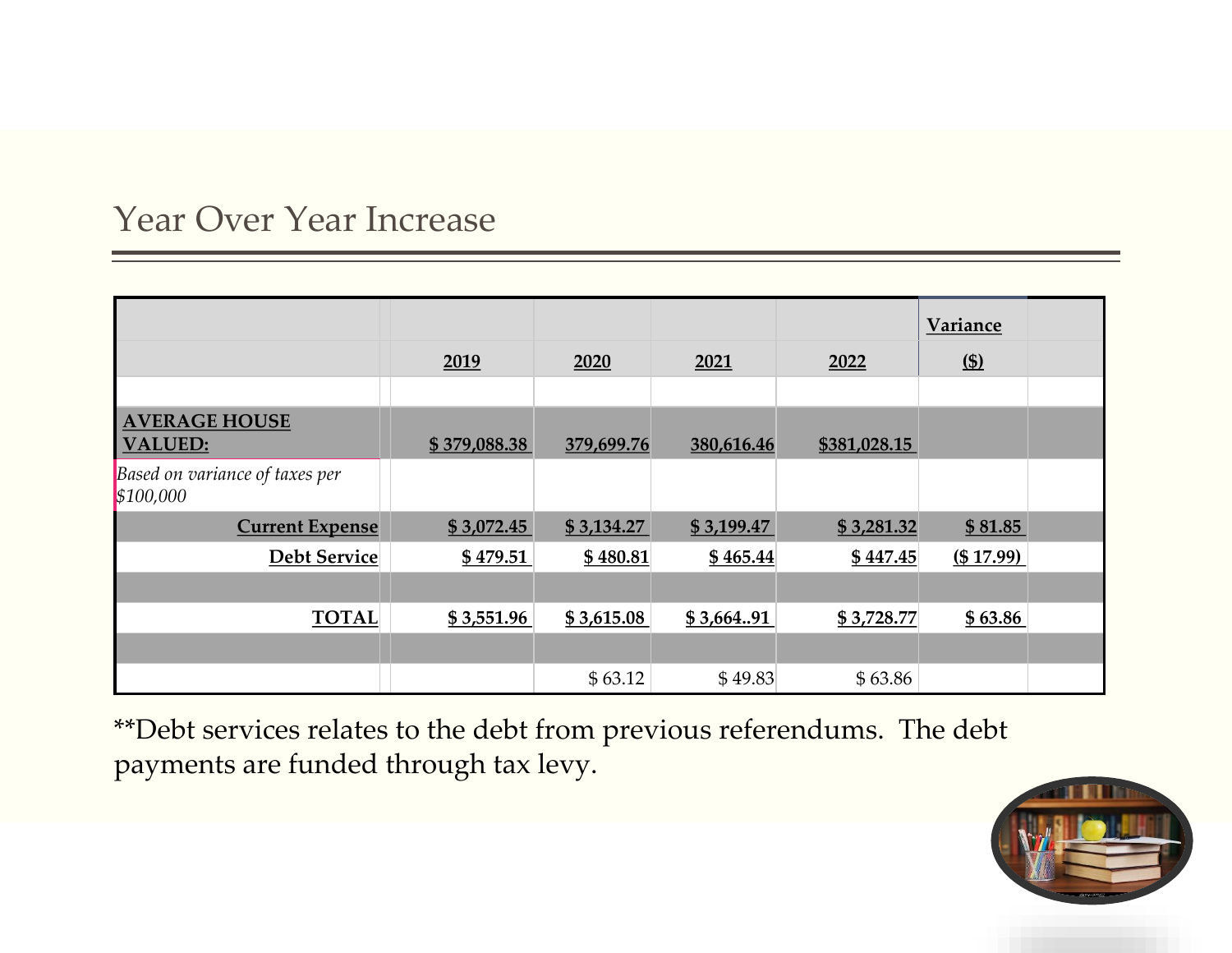### Tax Levy Facts

Minimum tax levy is determined by the State of NJ

The General tax levy is only allowed to increase 2% of the current tax levy, not the the total budget each year (with few exceptions)

North Haledon's Budget next year is \$ 12.7 Million (made up of) Tax Levy \$10.2 Million State Aid \$704 Thousand Other Revenue \$1.8 Million

If Tax Levy can grow by  $2\%$  \$10.2M x  $2\%$  = \$204,017 If payroll grows by  $3\%$  (on average)  $$6.4M \times 3\% = $192,000$ If health benefits grow by 3.0% (very conservative)  $*1.4M \times 3\% = 42,000$ Just the increase in these 2 lines puts the district over the 2% tax levy increase

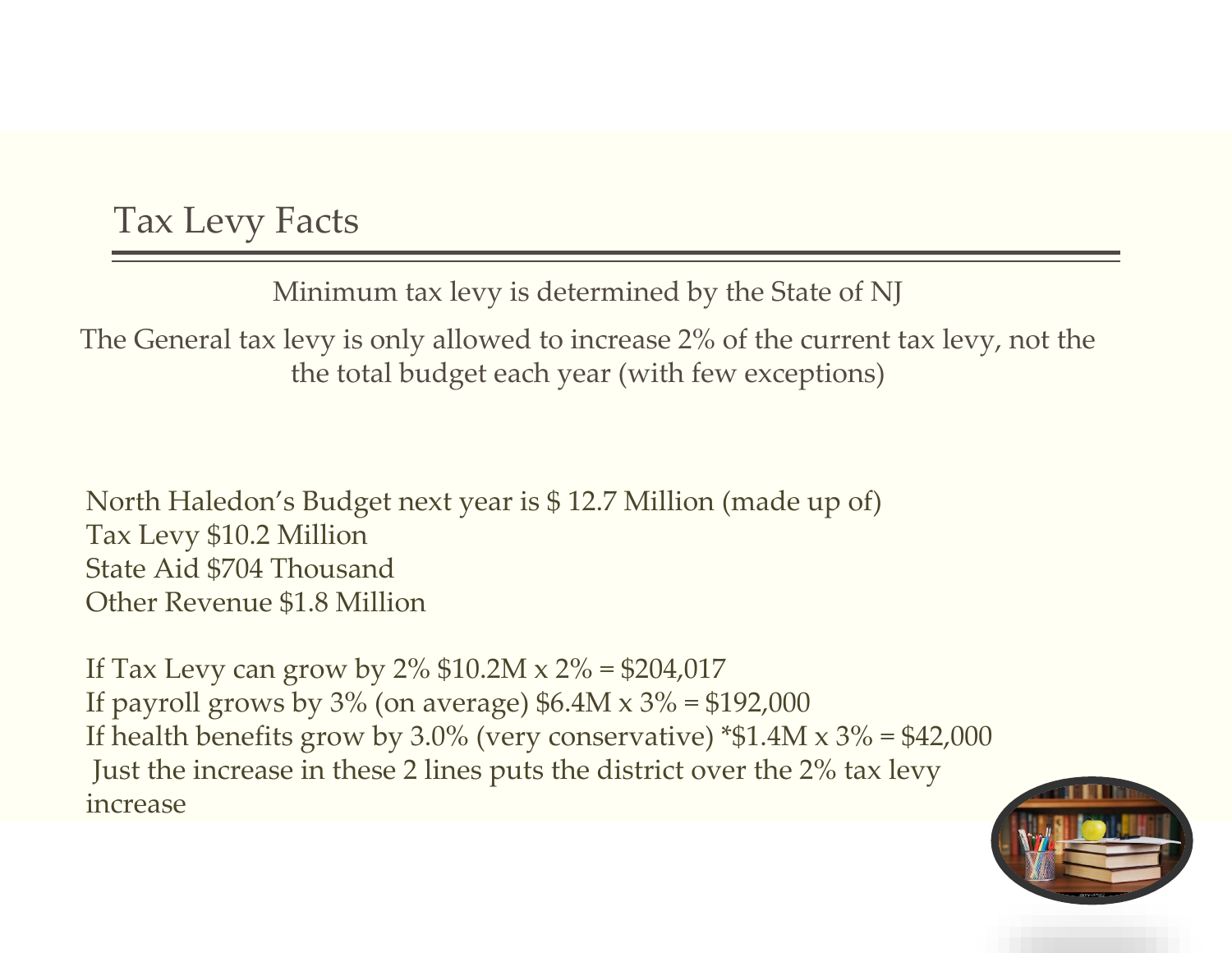### Thanks to our partners who provide Special Revenue



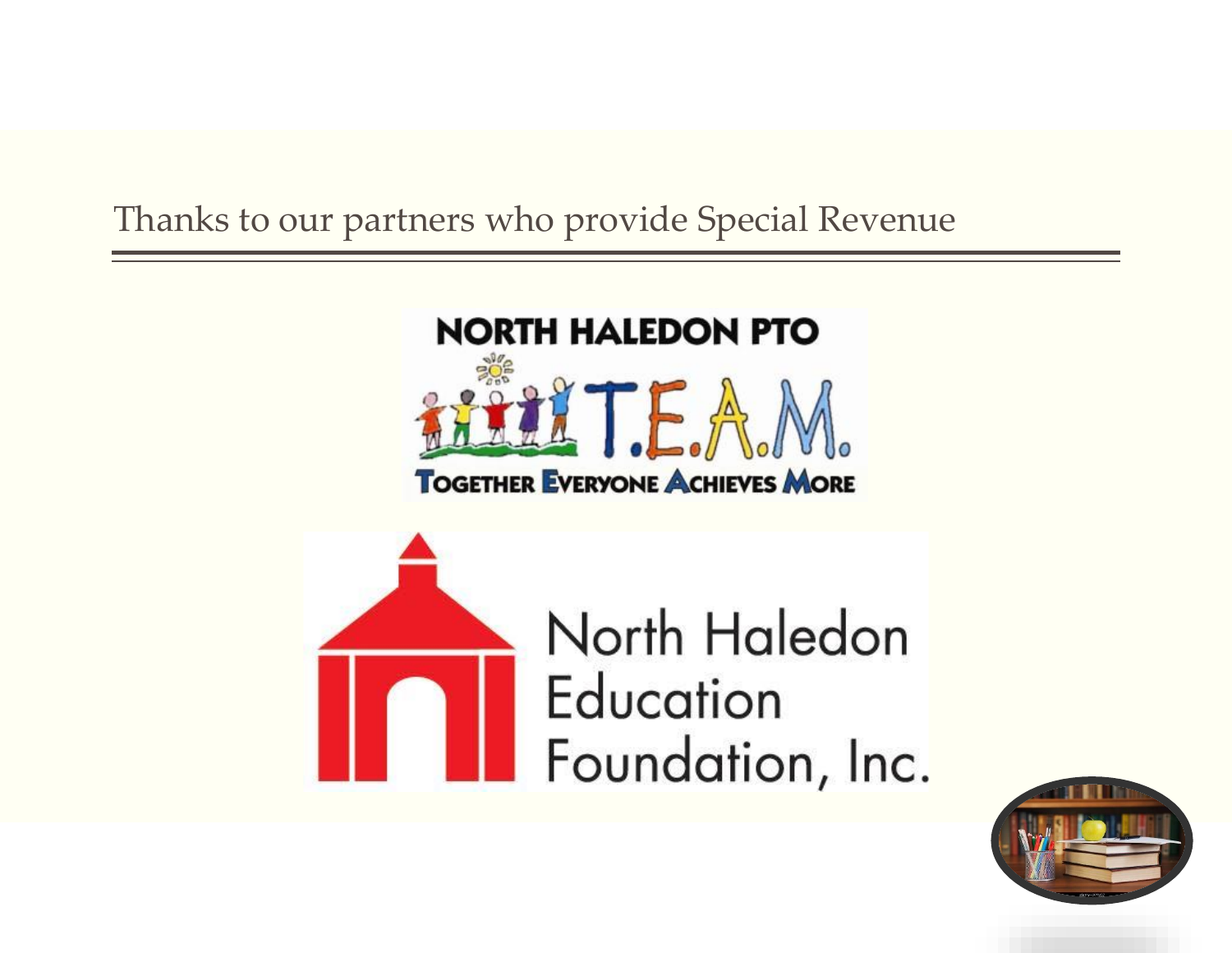### Open floor to public for questions